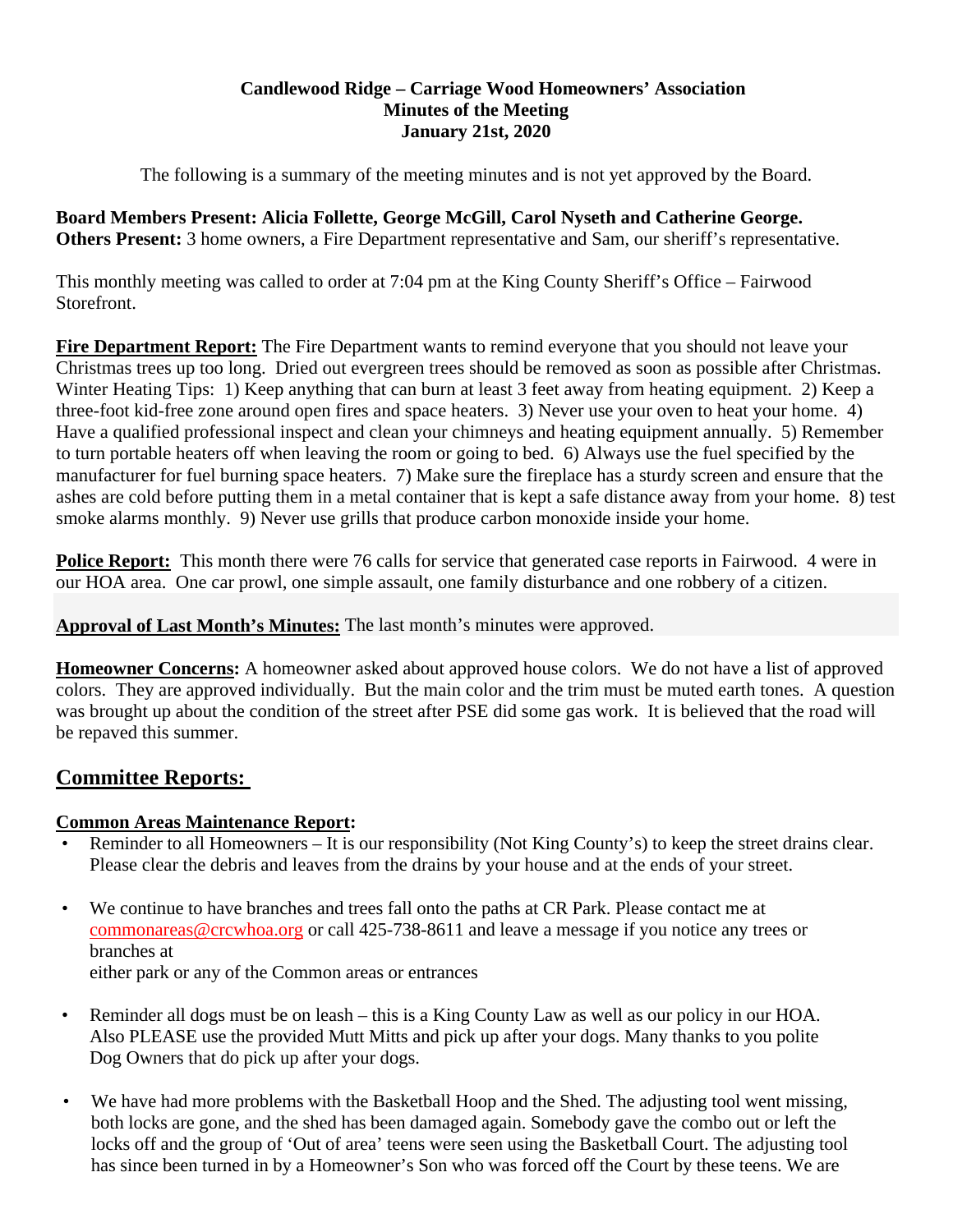going to lock up the hoop and shed with keyed locks and they will remain locked until a solution can be found. The Board has tried everything we could think of and are asking the Homeowners who want to use this Court to form a committee and come up with solutions. Please contactpresident@crcwhoa.org.

• The 3-year contract with our Landscape Co. expires Jan 30, 2020. They have submitted a new bid for  $3$  years  $-$ 

At a 5% increase, \$2390 per month, \$28680 per year. I propose we accept it.

- King County Sheriff Patrols and requests will now be coordinated by the CAM Chair and monthly reports will be submitted before each monthly meeting. Please contact the Board with any areas of concern and we will do our best to accommodate.
- Please keep a watch for suspicious Activity and call 911
- **Reminder:** Our parks are private parks which exist for the use and enjoyment of HOA residents, their families and guests. They are not public parks. Our park usage rules apply to everyone. Following are some of the rules that have been established to maximize safety, and minimize liability and maintenance cost:
- A. Park Hours: 9:00 am to dusk.
- B. No Smoking, alcohol, drugs, loud music, golfing, motorized vehicles or **Fireworks** are allowed.
- C. Animals must be leashed, and owners are responsible for cleaning up after their animals.

# **ACC Report:**

We accept ACR requests via e-mail when the form does not need paint chips. (All paint chips must be mailed or hand delivered.) It has been noted that paint requests have been received lately without paint chips as well as requests without ACR forms. All requests must be accompanied by ACR forms which must be signed, include a valid address and phone number and, if for paint or stain, must include paint chips and note which paint is for what part of the house (body, trim, deck, gutters, door, ...). If you want to speed up your notification, be sure that your email address is clearly written.

ACC requests for this month were: 1 roof replacement

# **Complaints Negotiations Report:**

There was one complaint - a barking dog. Please note that the complaints mentioned in the minutes do NOT include complaints generated by the annual walk thru unless specifically noted.

# **Treasurer's Report:**

There were no problems, everything looked good. We are under budget on many items and the rest are know issues such as the increase in our insurance payments after the lawsuit was settled.

# **Legal and Insurance Report:**

One house that has been vacant for 10 years in CR will have papers filed for a sheriff's sale.

#### **Community Events Committee**

Need volunteers

Please note that, if a home owner wants to reserve a park, he or she should contact the CAM chair at commonareas@crcwhoa.org or call 425-738-8611 #80 and leave a message.

# **Cul-de-Sac Committee**

No report this month.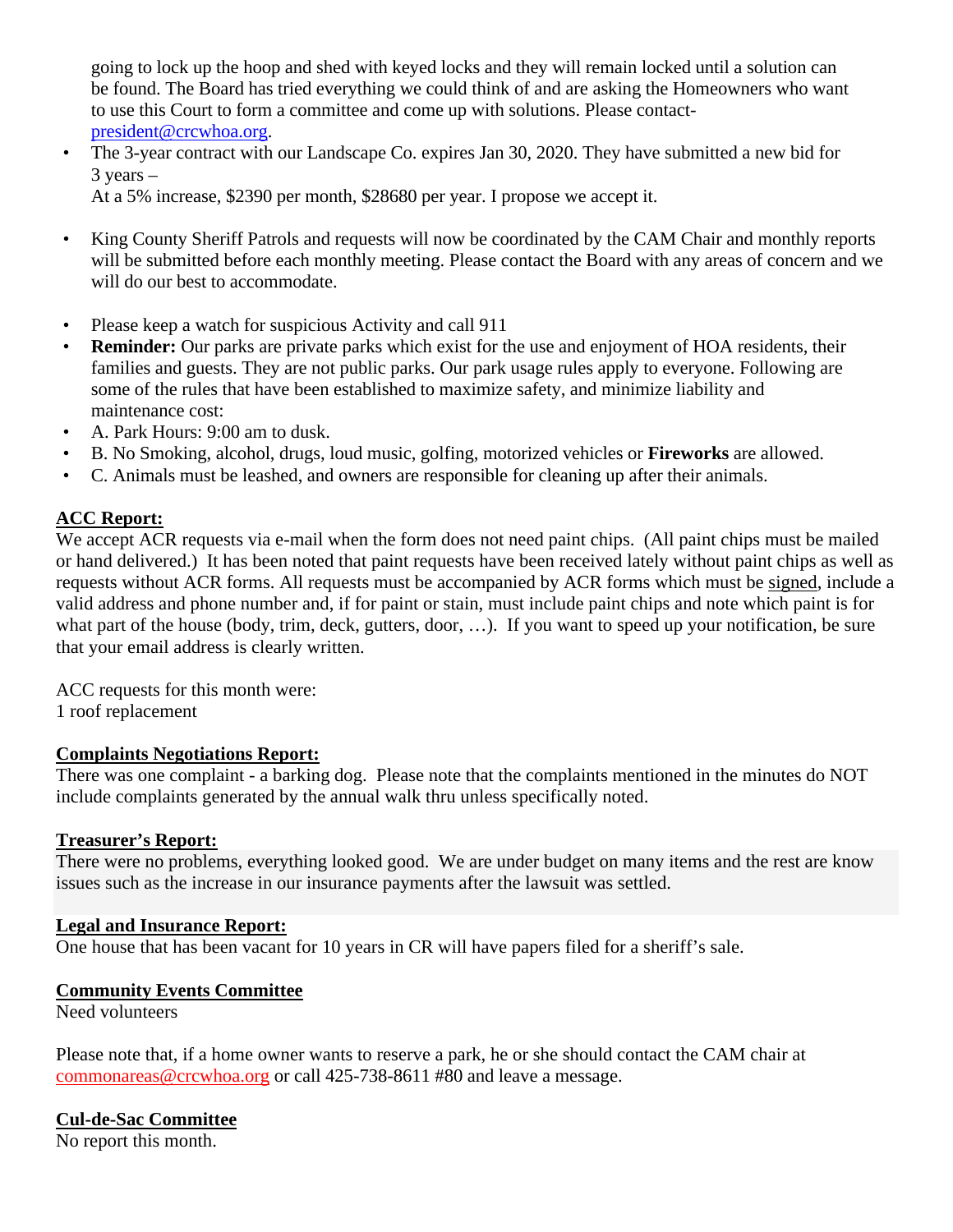# **Web Site:**

No report this month.

#### **Capital Improvement Committee:**

No report this month.

# **Nominating Committee**

One person has indicated an interest in joining the Board.

# **Old Business:**

The annual meeting presentations need to be finished. The annual meeting is next week.

Both Anna and Holly will have to stop serving on the board due to other obligations. Both have terms that are up in January. That means that the board will be down 3 board members. We need volunteers. Also, if no one steps up to volunteer to run it there will be no Easter Egg Hunt or summer event.

George will rent a projector for the annual meeting since we cannot use the one that we have used in the past. George will also remind the lawyer about the ACC guidelines.

The new contract with Canber was discussed and approved.

# **New Business:**

There was no new business this month

If you would like to give us your email address in order to be added to our email announcements please send your info to bookkeeper@crcwhoa.org. No one will see your email and we will not give it to anyone.

Roles for the 2019 HOA Board Members

| George McGill                   | President / Common Areas Chair / Cul-de-sac Chair |
|---------------------------------|---------------------------------------------------|
| <b>Catherine George</b>         | Reporting Secretary / ACC Chair / Web Master      |
| Alicia Follette                 | Complaints / Treasurer                            |
| Carol Nyseth                    | <b>Vice President</b>                             |
| <b>Holly Jensen</b>             | <b>Community Events Committee Chair</b>           |
| Anna White                      | <b>ACC</b> Member                                 |
| *Don Nelson                     | Legal and Insurance                               |
| * Volunteer, not a Board Member |                                                   |

**Special Topics:** Visit our Website and contact the HOA via Email at:

Web – www.crcwhoa.org Facebook - Candlewood Ridge/Carriagewood HOA Email – president@crcwhoa.org info@crcwhoa.org architecture@crcwhoa.org If you would like to give us your email address in order to be added to our email announcements please send your info to bookkeeper@crcwhoa.org. Please visit us on Facebook also.

# **Executive session:**

None required this month.

A motion was made to adjourn the meeting at 7:45pm.

# **Next Board Meetings:**

- February  $18<sup>th</sup>$ , 2020
- March  $17<sup>th</sup>$ , 2020